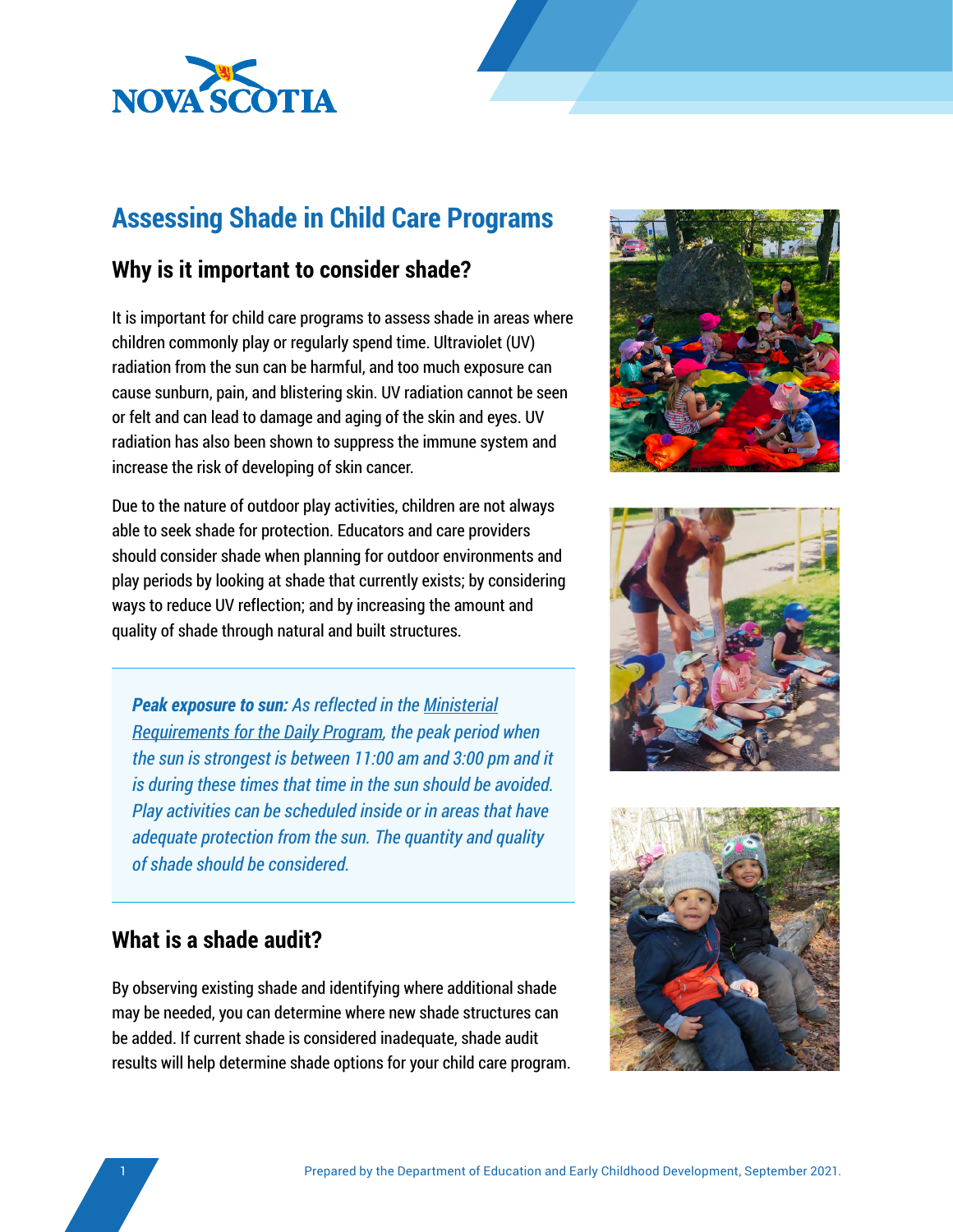

#### **Shade Audit Steps**

**Step 1: Interview** stakeholders to gather information. Ask educators, families, and children how they feel about the sun and heat when using the space. Confirm how the space is currently used and at what times of day.

**Step 2: Observe** the site throughout the day, at different times, noting the position of the sun and when UV is at its highest. Consider patterns of use, surface materials, ground cover, and shade as these can impact temperature and UV reflection. Consider if current shade is providing protection from the sun.

*UV intensity and UV reflection: During the year, the sun's angle varies, which causes the intensity of UV rays to vary. UV intensity is highest during the spring and summer months. But the sun can still have an effect on the skin and eyes in the fall and winter. Reflections from bright surfaces like snow, water, sand, and concrete can increase the effect of UV rays. For example, fresh white snow reflects up to 85% of UV radiation. (Source: [Environment Canada\)](https://www.canada.ca/en/health-canada/services/sun-safety/sun-safety-basics.html)*

**Step 3: Explore** shade options and access to available shade. How can improvements to accessible and adequate shade be made available? Consider both short- and long-term solutions.

### **Assessing available shade**

Use your interview and site observation data (steps 1 and 2) to assess the quantity and usability of existing shaded areas. Then determine if additional shade is needed and how to create it.

#### **Key things to consider**

**Quantity** 

- How much shade is present during the peak UV protection times (11 am  $-$  3 pm)?
- Is shade protection adequate for the number of people using the site? Is more shade needed?
- Are there ways to make better use of existing shade?
- How much shade is provided by existing trees during the different seasons?

#### Location

- Is the location of existing shade appropriate, given how the site is used?
- Is there enough shade in high-use areas?
- Are there shade options even in low-use areas? Should/can existing shade be moved to better match how the space is used/usage patterns?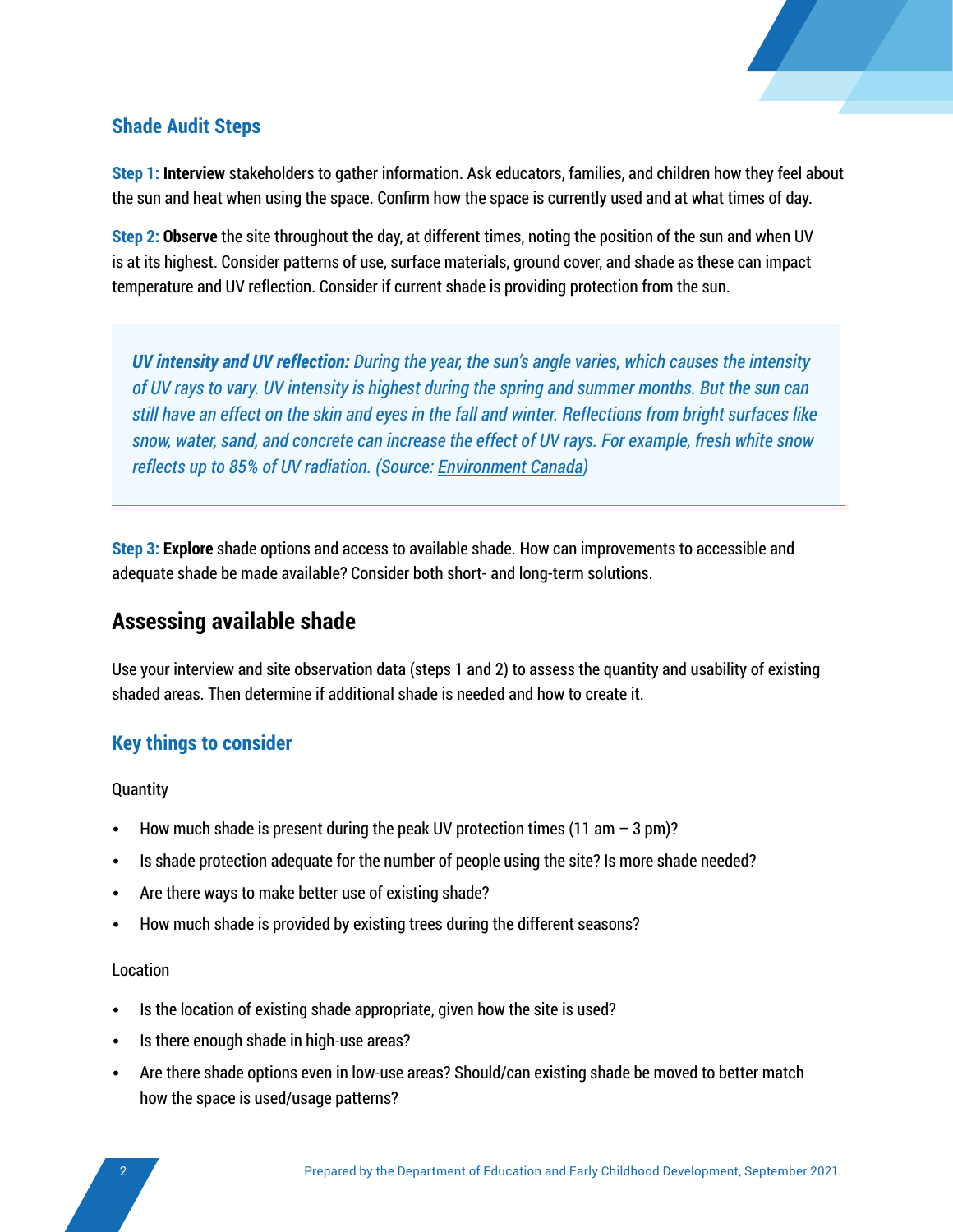

**Quality** 

- Do existing shade structures provide effective protection from the sun?
- Do existing trees provide adequate protection from the sun when used for shade? Are the trees healthy?

Impact

- What are the different surfaces accessible to children in the play space? Are any high risk for UV reflection?
- How does the ground cover impact UV radiation at different times of the year?
- How can UV reflection be reduced at the site?
- What is the impact of future tree growth on the amount of shade at the site? Will this significantly alter the amount or distribution of shade? How long might it take for the tree growth to provide adequate shade?

#### **Assessing opportunities to enhance shade**

Does your site assessment show that additional shade is required?

If so, here are some questions to consider for enhancing available shade:

- Is there shade on your site that people cannot access? Is there a way to enhance access to existing shade?
- Are there high shade areas that could be better used?
- Could activities be rescheduled to take advantage of shade between 11 am and 3 pm (peak exposure times)?
- Could structures such as playground equipment, benches, and tables be moved to more shaded locations?
- Can new shade structures be designed and installed to provide shade to high-use areas?
- Can trees be planted to build on existing shade and increase areas of usable shade?